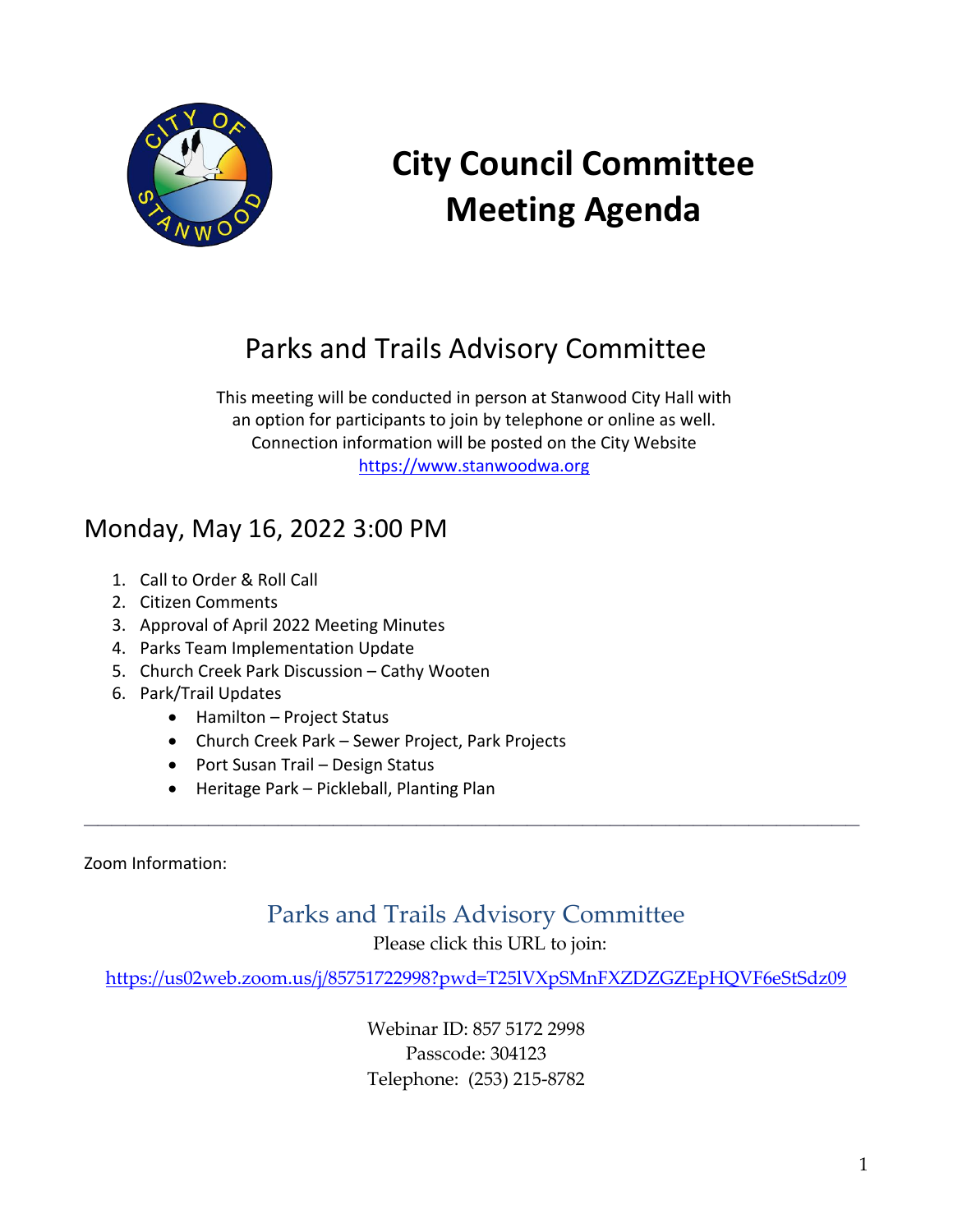

#### **CITY OF STANWOOD PARKS AND TRAILS ADVISORY COMMITTEE AGENDA STAFF REPORT**

**DATE:** May 16, 2022

- **SUBJECT:** May PTAC Agenda Topics
- **FROM:** Carly Ruacho, Senior Planner

#### Item 4 - Parks and Recreation Feasibility Study Implementation Update

#### *Service Level 1: Parks Team*

Move the current half time Senior Planner to Public Works for better communication with the Parks Team. A Parks email and phone number will be set up creating a direct link between the public and parks. This is the first step in creating a parks division within Public Works.



Parks email: [parks@stanwoodwa.org](mailto:parks@stanwoodwa.org) Parks phone: 360-454-5223

Parks Team officially began operations on May 2, 2022. All staff have moved physical office locations as necessary and are all housed in one building. Kevin Hushagen is the Department Director, Carly is the Parks Manager, Kevin Pellham is leading our field operations and Dave Hall and Kevin Davis are the boots on the ground and are doing an amazing job so far.

Staff met with BERK consultants on 5/17 to review the working draft of Maintenance and operation tool that is under development to guide level of service requirements and options for each function at each of the City Parks. BERK is incorporating staff comments with the expectation that the tool will be finalized, and use will begin in June. The tool will work with the City's existing time tracking system to report hours worked in each park to inform future decisions and planning efforts.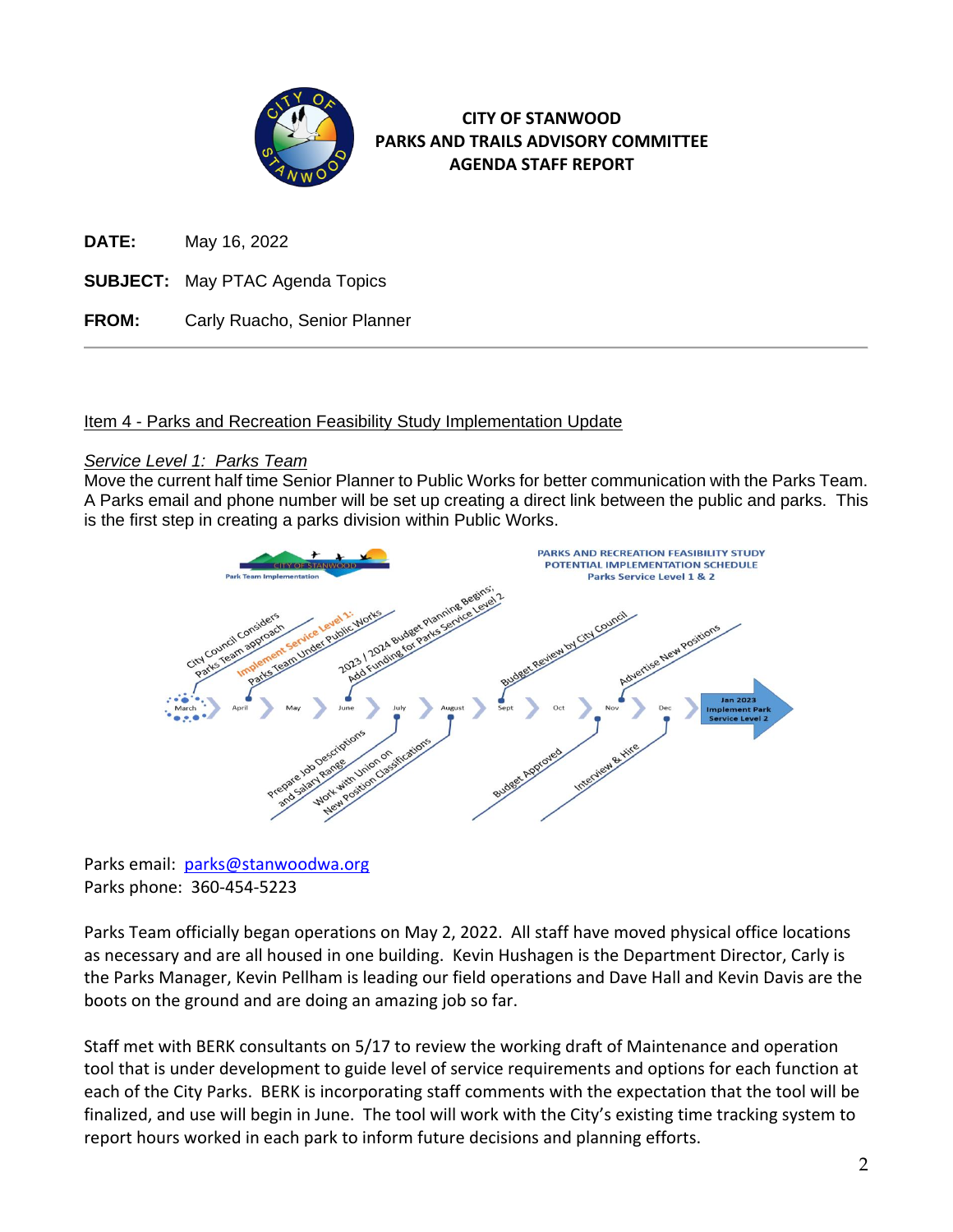#### Item 6 - Heritage Park Planting Plan Update

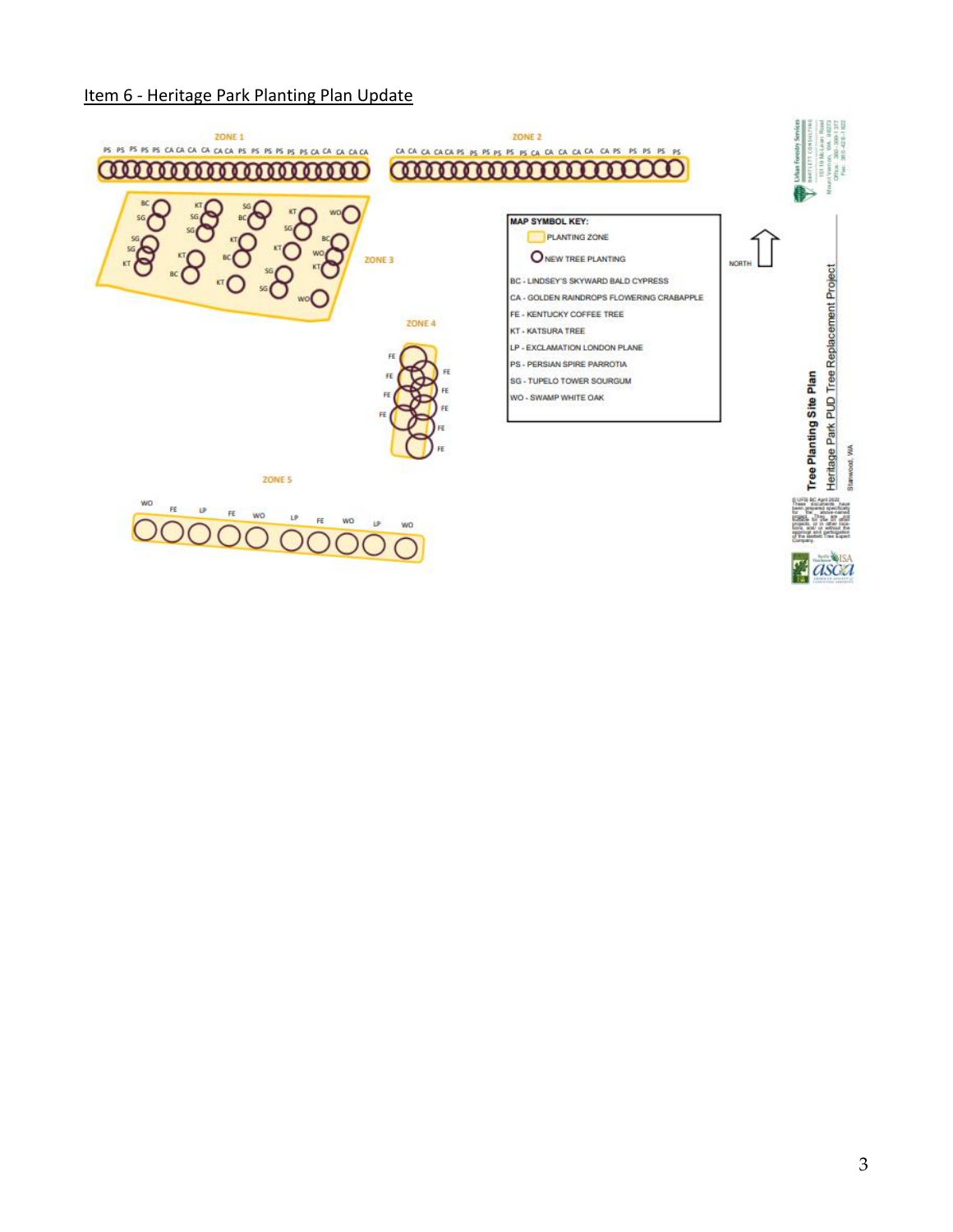

**Call to Order:** 3:05 pm

#### **Roll Call**

#### **Members Present**: **Staff Present:**

Katelyn Durfee Carly Ruacho Matt Withers (online) Matt Withers (online) Gordy Holmes (online) Shawn Smith Lisa Bruce (online) **Kevin Pellham** Rick Hawkins Dave Hall

**Absent:** Cathy Wooten

**Also known to be present**: Judy Williams, Peter Kamb

**Citizen Comments:** None

#### **Approval of Minutes**:

The Minutes of March 2022 meeting were voted on and approved unanimously as presented.

#### **Heritage Park Planting Plan**

Eighty-eight (88) new trees will be planted at Heritage Park to replace trees removed for a new power transmission line. The planting areas include frontage along 276th Street NW, the parking area, a connecting walkway through the center of the park, and an open area at the south end of the park. The 10 species of trees are a range of sizes and forms that will provide shade, visual screening, bird and pollinator habitat, and a wind break. The trees are expected to increase the appeal of the park and its enjoyment by visitors.

A row of Lombardy poplars (Populus nigra) on the northern edge of Heritage Park in Stanwood, Washington is planned for removal by Snohomish PUD for clearance of a new power transmission line. The poplar trees bring aesthetic appeal to the park and also provide some benefits, such as shade and wildlife habitat. Snohomish PUD offered to replace the trees with 88 new trees for the park. Dedicated areas for new planting are:

- 44 trees on the 276th Street NW frontage,
- 28 trees in the parking area swales, and
- 16 trees in other areas of the park identified by the City.

Each of these areas has specific goals for what the trees will achieve. The areas also have physical limitations to successful tree establishment and growth, such as soil condition. Trees selected for this project will need to meet the goals and environmental conditions of each target area.

Goals and Limitations:

The five target areas are grouped into zones shown on the attached Tree Planting Site Plan. They match the areas Snohomish PUD offered to plant new trees. The number of trees proposed for planting in each area may differ slightly due to spatial constraints for the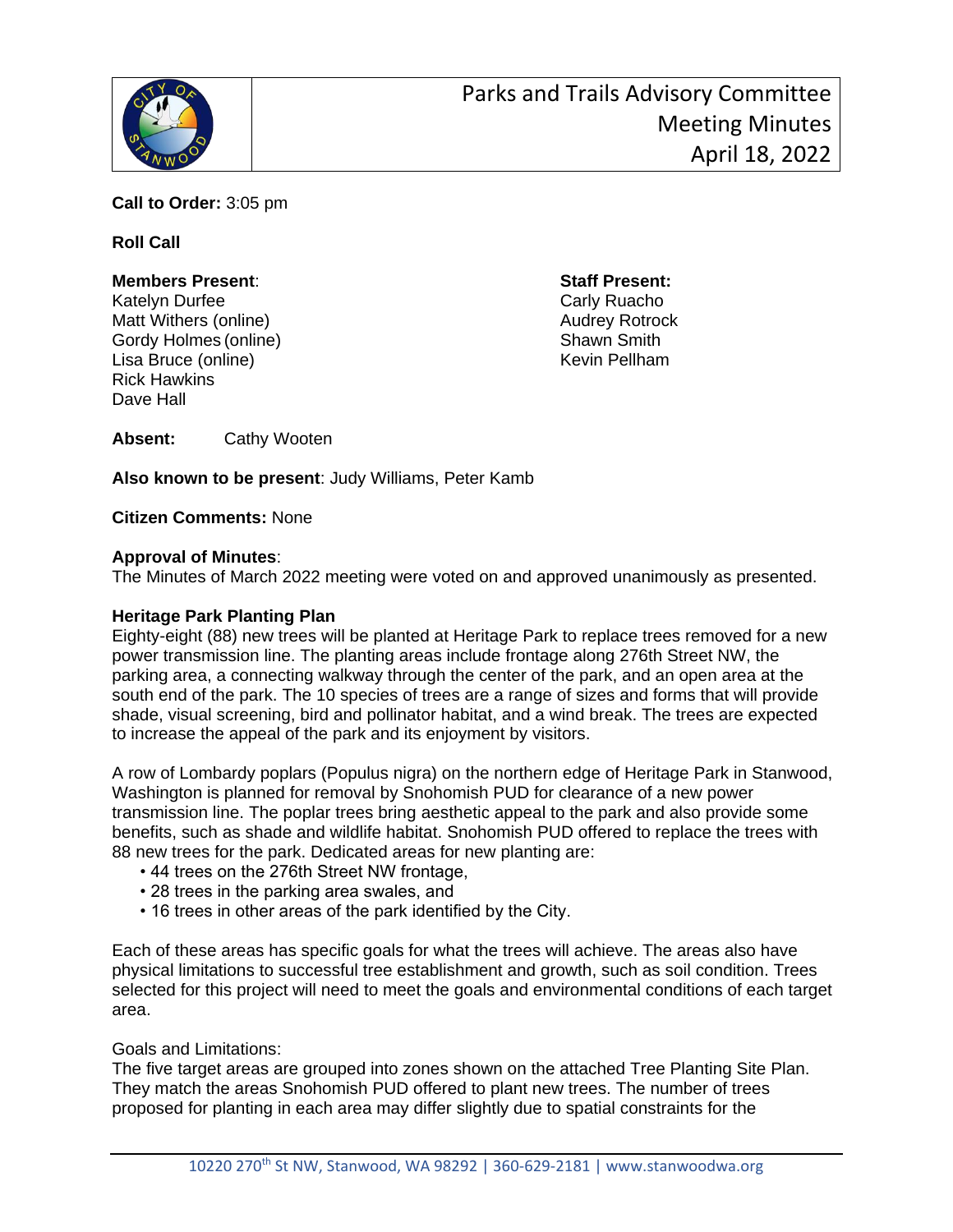

anticipated size of the trees when they reach maturity.

|      |                               |                                        | <b>HERITAGE PARK</b><br>Stanwood, Washington                       |                |                      | <b>Urban Forestry Services</b><br>BARTLETT<br><b>N</b> DSD<br><b>BARTLETT CONSULTING</b><br>Divisions of The AA Bartists free Expert Company |          |                |
|------|-------------------------------|----------------------------------------|--------------------------------------------------------------------|----------------|----------------------|----------------------------------------------------------------------------------------------------------------------------------------------|----------|----------------|
|      |                               |                                        | <b>TREE PLANTING TABLE</b>                                         |                |                      |                                                                                                                                              |          |                |
|      | Prepared for City of Stanwood |                                        |                                                                    |                |                      |                                                                                                                                              |          |                |
|      |                               | Prepared by M.Becker and J. Barborinas |                                                                    | March 24, 2022 |                      |                                                                                                                                              |          |                |
| Zone | <b>Function</b>               | <b>Tree Species</b>                    | <b>Botanical Name</b>                                              |                | <b>Height Spread</b> | <b>Features</b>                                                                                                                              | Quantity | <b>Spacing</b> |
| 1    | <b>Park Boundary</b>          |                                        | Golden Raindrops Flowering crabMMalus transitoria 'Schmidtcutleaf' | 25             | 25                   | <b>Fall Foliage</b>                                                                                                                          | 22       | 25             |
| 2    | <b>Park Boundary</b>          | Persian Spire Parrotia                 | Parrotia persica 'JL Columnar'                                     | 25             | 15                   | <b>Fall Foliage</b>                                                                                                                          | 22       | 30             |
| з    | <b>Parking Swales</b>         | Lindsey's Skyward Bald Cypress         | Taxodium distichum 'Lindsey's Skyward'                             | 20             | 8                    | <b>Fall Foliage</b>                                                                                                                          | 6        | 12             |
|      |                               | Swamp white oak                        | Quercus bicolor                                                    | 60             | 60                   | Shade, Wildlife                                                                                                                              | 5        | 25             |
|      |                               | <b>Tupelo Tower Sourgum</b>            | Nyssa sylvatica 'Tupelo Tower'                                     | 60             | 25                   | <b>Fall Foliage, Wildlife</b>                                                                                                                | 7        | 20             |
|      |                               | Katsura tree                           | Cercidiphyllum japonicum                                           | 50             | 40                   | Foliage, Shade                                                                                                                               | 7        | 20             |
| Δ    | <b>Ball Field Walk</b>        | <b>Kentucky Coffeetree</b>             | Gymnocladus dioicus 'Espresso-JFS' or<br>'TrueNorth'               | 70             | 45                   | Flowers, Shade                                                                                                                               | 9        | 30             |
| 5    | <b>Wind Break</b>             | <b>Exclamation London Plane</b>        | Platanus acerifolia 'Exclamation'                                  | 60             | 45                   | Bark, Shade                                                                                                                                  | з        | 50             |
|      |                               | Swamp white oak                        | <b>Quercus bicolor</b>                                             | 60             | 60                   | Shade, Wildlife                                                                                                                              | Δ        | 50             |
|      |                               | <b>True North Kentucky Coffeetree</b>  | Gymnocladus dioicus 'TrueNorth'                                    | 60             | 45                   | Flowers, Shade                                                                                                                               | з        | 50             |

The following are comments and concerns from the Committee on the planting plan:

- The Swamp White Oak has a height and spread of 60 feet. This will be too large to be planted in the parking lot swales (Zone 3). Carly is going to verify that these trees will be planted on the edge of the parking lot instead of the swales.
- Since the new trees will take some years to grow large enough to provide a wind break, the Committee has suggested adding screens, or banners from sponsors, to the fencing around the baseball fields to provide a shield from the wind.
- The Committee supports the planting plan and feels it is important to have a variety of trees.

#### **Ovenell Park – Critical Areas Review Findings**